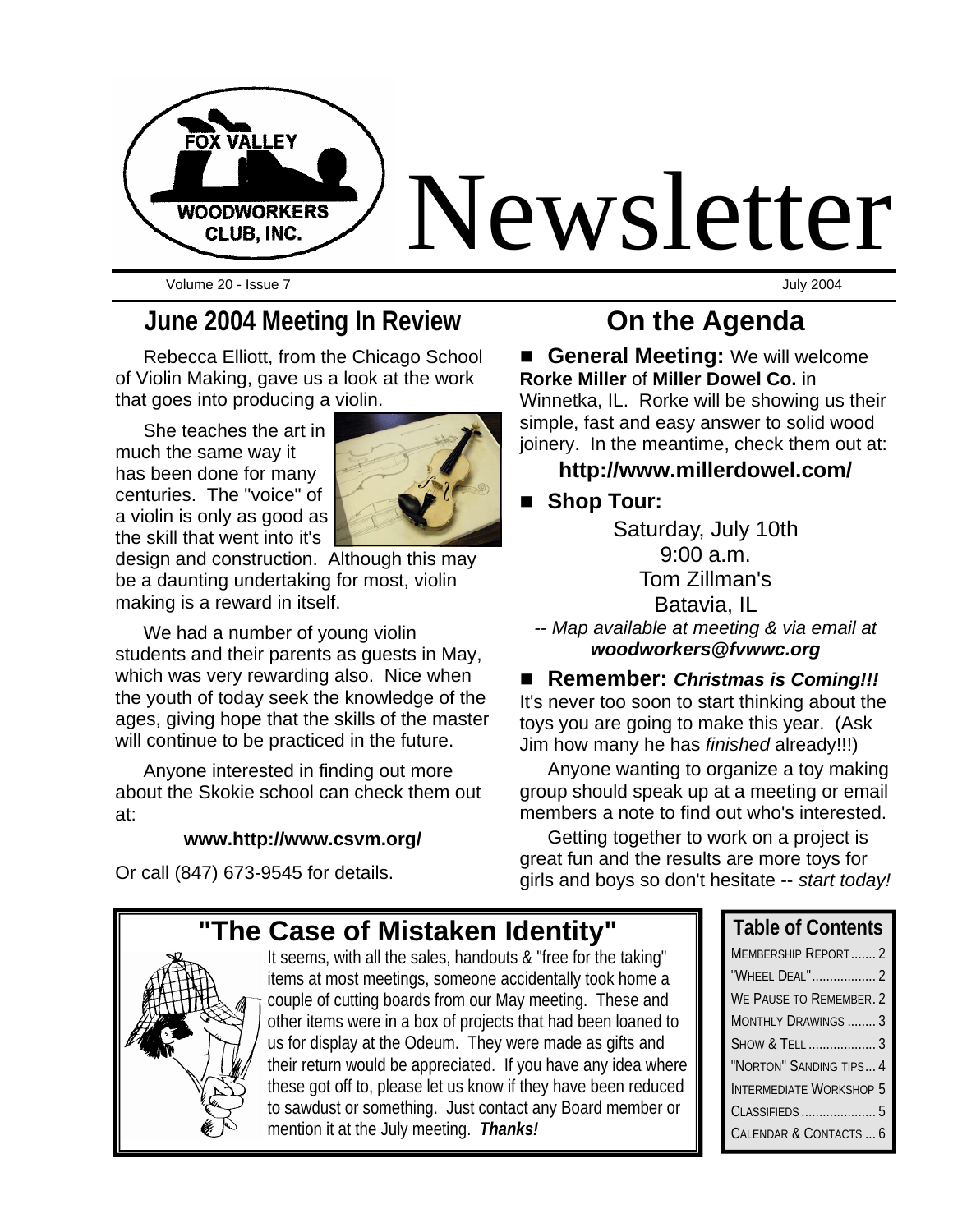## **Membership Update**

We had six new members sign up: **New Members:**

**May --** Jon Wolfe - St. Charles **June --** Donald Nylin - North Aurora John Dittrich - Batavia Dan Winslow - Sugar Grove Jim Robertson - St. Charles Gordon Muirhead - Elgin



#### **James Nellis, Membership**

## **Library News**

Stop by and browse...We have loads of books, DVDs, videos, magazines and more to inspire that next project!





# **DEALS ON WHEELS**

Still have a few bags left of the 1 1/2" x 1/4" wood wheels! These are perfect for those toys you are thinking of making for our Christmas Toy Drive!!!

**See me at the next meeting or...**



**...Contact me now to reserve yours!** *Remember, all proceeds go to FVWWC!*

> **Linda G. Christensen woodworkers@fvwwc.org (630) 897-4877**

### **We Pause to Remember...**

Dennis Reckamp, a long time FVWWC member died on May 30. On the day before his death he gave a shop tour of his newly built and furnished wood shop. Eight club member attended the shop tour and then went to lunch with Dennis.

In the last several months we have had a number of community projects and Dennis volunteered in cutting pieces for birdhouses, cutting out animal silhouettes for the Batavia River Walk and making parts for our top event at McWayne School. We appreciated his club involvement and know he will be missed by his family and members of our club.

> **Ron Gilkerson,** President FVWWC '04

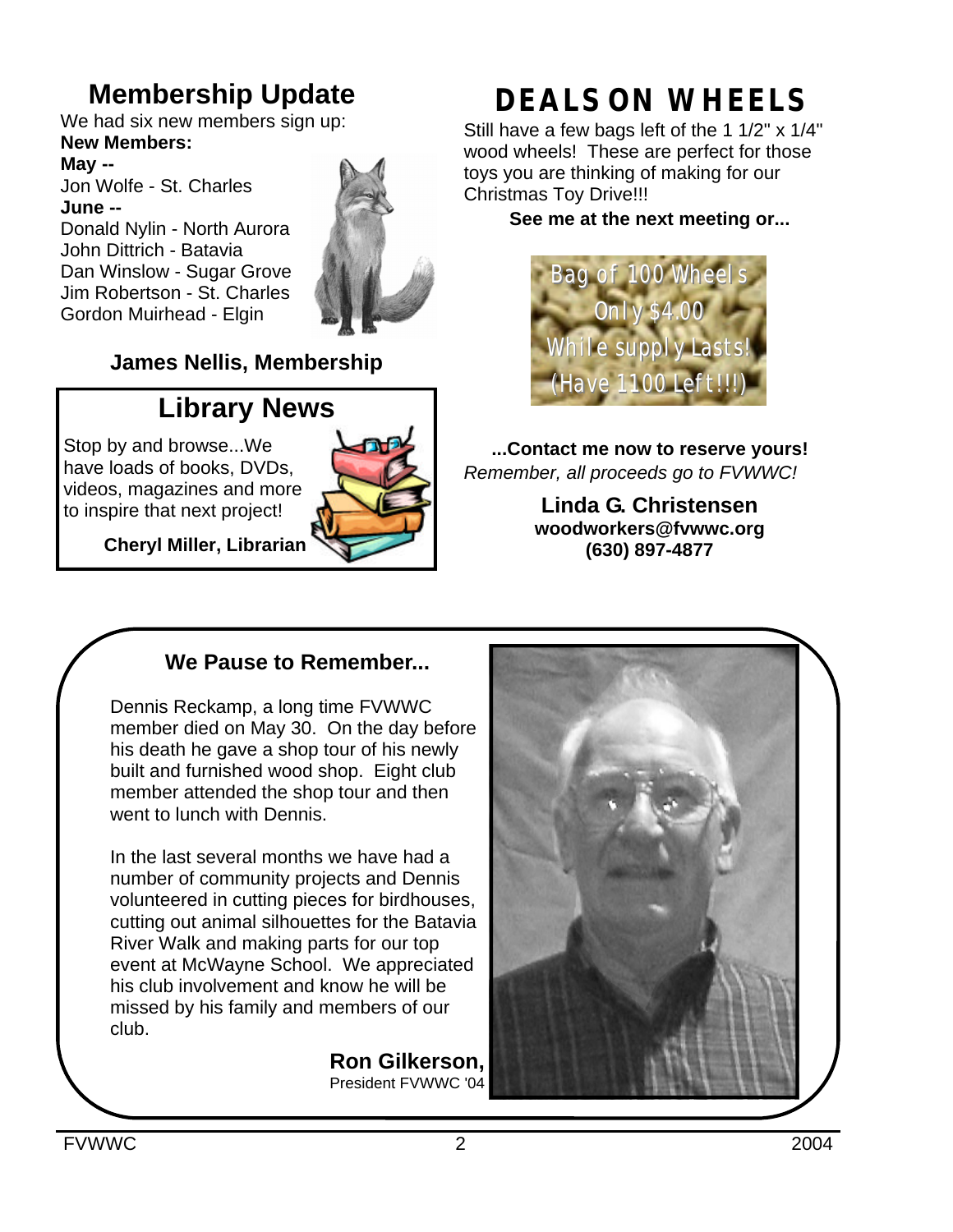# **FVWWC MONTHLY DRAWING**

**by Charlie Christensen**



Drawing winners in June 2004 were:

1. **Teresa Glisson: \$100 AmEx Gift Cheque** 

2. **Roger Vachon: \$25 Home Depot Gift Card**

3. **Billy Bailey: \$25 AmEx Gift Cheque** 

For July we will again have a choice of three 1st Prize items, along with a variety of secondary items -- *Including a 1st prize choice of a \$100 Gift Cheque to use as you wish!:*

**Dremel #8000-01 Lithium-Ion Cordless & Super Accessory Kit Combo**

**\$100 AmEx Gift Cheque Same as cash -- Good everywhere for anything!**

**Senco FP-10 23 Ga. Micro-Pinner**



**http://www.dremel.com**

**http://www.aeis.com/**

**http://www.senco.com**

# **Show & Tell**

Winners for the June drawing were:

- *1.* **Jon Wolfe: Set of C-Clamps**
- *2.* **John Winton: Clamp Up Worklight**

*3.* **Darrel Anderson: Goggles & Respirator** 

They were among those who shared with us the latest wonders from the workshop. On display in June were:

**Frank Suda: Intarsia Patio Pub Table** in Cedar, Cherry, Zebrawood, Spalted Maple, Padauk and Lacewood, sporting a finish of Spar-Urethane with a top suitable for framing!



**John Winton: Pen & Pencil Sets** turned in Purpleheart and Hedge with a friction polish. **Charlie Christensen: Washstand** for 3-6 year old Montessori students made of Baltic Birch plywood edged in Oak with a Minwax Clear Gloss Poly Varnish overall.

**Jon Wolfe: Turned green wood Bowls & Simple, homemade Turning Tools.** He used Maple, Cherry and White Oak with a Danish Oil and Paste Wax finish.

**Darrel Anderson: Shaker Boxes** in various sizes, in three varieties. Cherry & Walnut w/ Tung Oil, Cherry & Maple w/Tung Oil and Cherry over Cherry finished in Tung Oil and Shellac.

**Jim Vojcek: Turned Bowls** of Maple with a nice Deft finish.

As always, the projects were as inspiring as they were impressive!

*We'll be watching to see what next month has to offer.*

FVWWC 3 2004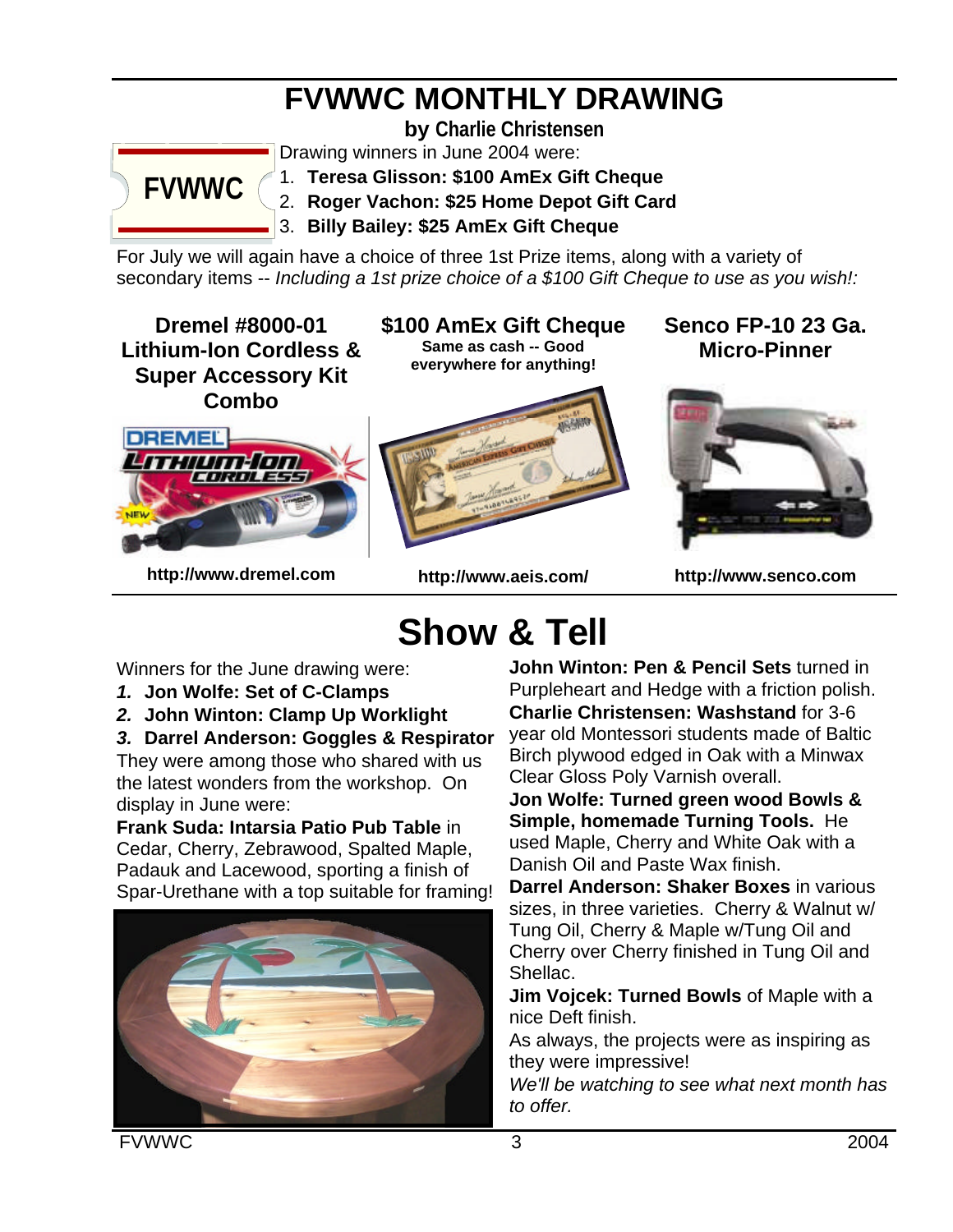## b *Reprinted from: www.nortonabrasives.com/*

# **Sanding Tips and Tricks**

#### **How to Fold Sandpaper**

To get the most out of a piece of 9" x 11" sandpaper fold the sheet in half in both directions so that it has 4 adjust the grinding angle of the equal rectangles. Then tear the sheet halfway through on one of the short fold lines. Fold in half with the sandpaper surface on the outside and then rip on top. Fold the top ripped section down, and then fold the other ripped section on top of the whole piece. The sheet then is folded so no sanding surfaces touch applications. each other. The sheet can then be refolded in different ways to expose a fresh surface.

#### **Smooth Sanding Wood**

Looking for a satin-like finish on bare wood? Sand your project down using successively finer grades of sandpaper. Wipe down the object with a cloth soaked in turpentine. The turpentine will raise the woods grain fibres, then sand again using a varnish. super-fine grit. Remember, always sand with the grain.

#### **Non-Woven Sanding**

When refinishing antique furniture with a very thin veneer, use a less aggressive product like synthetic steel wool. The process is slower but there is much less chance of damage to the wood. Available in these grades: White - cleaning pad, Gray - shine pad, Green - very fine, Maroon - very fine, Charcoal medium, Brown - medium.

#### **Control Curling**

To control paper from curling over time, try placing sheets in file folders, which can also keep it separated by grit!

#### **Sheet Sizes**

You can cut a 9" x 11" sheet into 4 - 9" pieces to use as nй replacement sheets for your block (part # 43140), 3 third sheets and 2 half sheets.

#### **Disc Sanding**

When using a Flap Disc, use at maximum angle of 15°. Use 1 grit coarser than conventional fibre disc for best results.

#### **Sanding Angle**

depressed center wheel, simply depressed center wheel. The lesser the angle, the finer the finish. The normal grinding angle is 30°. DO NOT use flat.

#### **Tuck-Pointing**

.250 wheels provide an extra wide segment for higher stock removal and longer life on tuck-pointing

#### **Wiping on Varnish**

After the last coat of varnish is applied and before the final polishing, 600-grit Wet Sanding paper is used for leveling the surface. A foam sanding sponge and a little water are used with a light touch to prevent digging in. The intent is to knock off dust or debris that might have dried into the

#### **Sheen on Surface Finishes**

Finishes can also be rubbed with abrasives to change the sheen. When this is done, the sheen produced is totally independent of the sheen of the finish in the can. Scratches made by abrasive determine the way light is reflected. Coarser abrasives create flatter sheens. Finer abrasives create glossier sheens.

#### **Restore a Sharpening Stone**

To restore a smooth texture, rub the water-filled stone across 220 grit sandpaper. Use 400-600 grit for 4000-8000 stones.

#### **Skipping Grits**

To ensure best results when Floor Sanding, DO NOT skip more than s one grit size when performing a floor sanding sequence.

#### **Resist Loading**

When removing multiple layers of finish or paint, try coating your discs and covers or belts with a 100% natural non-stick cooking spray. This will act as a lubricant and help prevent the sandpaper from loading. DO NOT use synthetic materials such as silicone spray.

#### **Edger Sanding**

To achieve the desired finish using a For a softer finish on edger sanding, use a maroon non-woven backup pad in conjunction with your abrasive disc. The extra cushion will give the surface a smoother finish.

#### **Stair Tread Sanding**

When sanding on stairs or hard to reach areas and corners, try a sanding sponge or detail sander. Sanding sponges are very easy to grip and come in a variety of sizes and shapes to access hard to reach areas. They can also be rinsed with water for re-use. Detail sanders also get you closer to corners and edges with a little more power that hand sanding.

#### **Bi-Directional Belts**

When using a cloth belt, be sure to reverse the direction of the belt when the original direction seems to have no life left. Like a pencil, after the lead wears down and seems dull, by turning it half way, you will have a sharp surface. It won't last as long as the first direction, but it will give you some additional life.

#### **Between Coat Floor Sanding**

For in-between coat sanding of water-borne finishes, use a maroon conditioning pad with the adhesive back aluminum oxide strip roll. The strip roll will add enough abrasive to knock down the grain pop and any dust particles that may have landed in the finish, yet not take off too much of the coating.

#### **Even out a Floor**

If the floor is uneven, cupped or crowned, make the first rough sanding at a 45-degree angle to the direction of the flooring. Make all succeeding cuts parallel to the direction of the flooring.

#### **Avoid Chatter Marks**

To avoid chatter marks, try placing a shim behind the end flap of the sandpaper instead of in the groove, thereby reducing the slot size. Also, when tightening fine paper, make it snug and then back off the pressure slightly.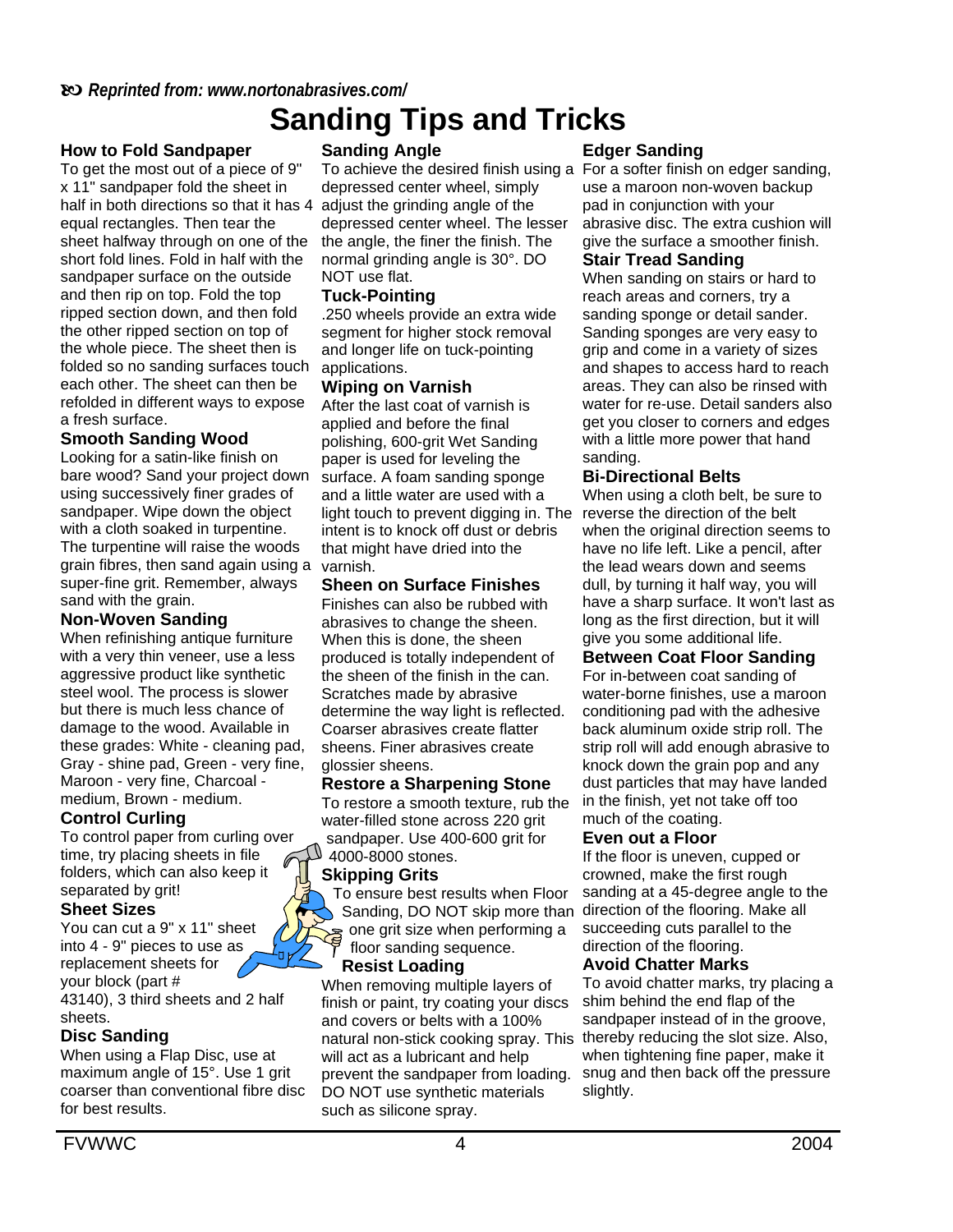## **Intermediate Shaker Box Workshop Report**

Stopped by the workshop on Sunday and found everyone working hard to complete their projects.



All reports have been great and the work I saw was absolutely marvelous. One would have been hard put to tell those folks had only had a couple of lessons! Some of them have already decided to set up shop and start doing a few on their own so the training had to be a huge success!!!

Our thanks again to John Kellogg for the skills he shares and the enthusiasm he brings to his classes. He somehow is able to give each individual the attention they need and makes certain that every student goes away content with what they have learned and the accomplishments they made.

I am sure John will be asked back many times over the years so more of our members can learn the skills passed down from the Shaker's and have a chance to try their hands at a once in a lifetime challenge.

# **CLASSIFIEDS**

# **FOR SALE**

- $\triangleright$  Need space in the workshop so have the following items to sell:
	- ÿ **DeWalt 8" Radial Arm Saw** w/Stand. Older model but works fine. You haul (from Elgin) or can arrange to bring to club. \$100
	- **≻ Delta Sharpening Center** Barely used (I tend to sharpen tools manually.) Does a slow but sure job. \$75

Interested call Ken Runyan at (847) 695-1755 after 6:00 p.m. M-F or all day weekends.

# **FOR SALE**

- ▶ So many tools -- So little space! I also need some room so would like to find good homes for the following items:
	- ÿ Old **Drafting Table** (from 50's or older) w/lower shelf I added a while back. Top can be propped a various angles. Under top is storage space. Very strong table, very well constructed. \$20 or B/O
	- **≽ Portable Workbench (Similar to smaller** Workmate) -- Adjustable clamping. \$10
	- ÿ **Craftsman Industrial Router Table** in excellent condition (Built a larger one) -- With Accessories, manuals, etc. and added Master Switch. \$35 *(\$100 new)*
	- ÿ **Craftsman 2 HP Router** (Meant for use with above table) -- 1/4" & 1/2" Collets w/ Paperwork, manuals, etc. and also in very excellent condition. \$40

Contact Charlie Christensen or see me at the meeting. My number is (630) 897-4877.

## **YOUR AD HERE** *--* **Free to Members:**

Contact (630) 897-4877, woodworkers@fvwwc.org or Fax ad to (630) 844-3385 at least three weeks prior to the meeting date to be included.

## **Editor, Linda G. Christensen**